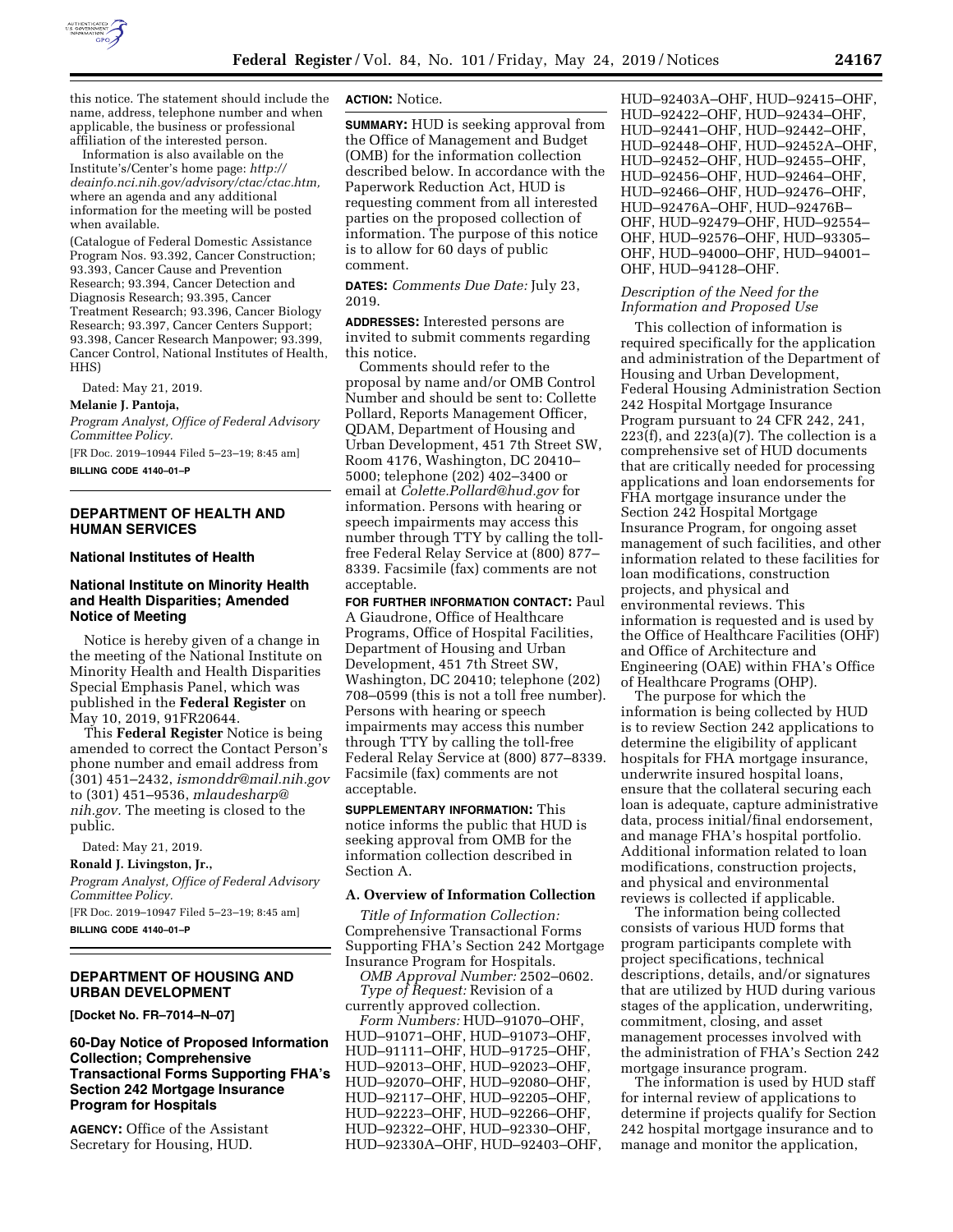commitment, initial/final endorsement, asset management, and administration processes needed to support hospital projects insured by FHA. Agreements and legal documents are used by HUD staff, lenders, borrowers, construction managers, and depository institutions, when applicable, to process initial/final endorsement of loans. Information reported for ongoing asset management of FHA-insured facilities will be used by HUD staff to monitor and manage risk within the FHA portfolio and ensure ongoing compliance with HUD Program Obligations. Information is also be used by HUD staff to determine whether the Program meets its stated goals and management objectives. The information is collected from lenders/ mortgage bankers, borrowers/hospital management officials, attorneys, general contractors/construction managers, architects/engineers, agents and others involved in hospital projects, which may, at times include local government entities and other third parties, as well as HUD staff to allow OHF to manage and monitor the application, commitment, initial/final endorsement, asset management, and administration processes needed to support hospital projects insured by FHA.

This collection is needed to update and renew the current collection that was approved for a 36-month period by OMB on August 19, 2016, with an expiration date of August 31, 2019. Where changes have been made to existing OHF forms, the proposed versions are also presented in both redline/strikeout and unmarked formats. New or unchanged forms are presented in unmarked format. The revised hospital documents can be viewed at: *[http://portal.hud.gov/hudportal/](http://portal.hud.gov/hudportal/HUD?src=/federal_housing_administration/healthcare_facilities/section_242/additional_resources/242_docs_2019renewal) [HUD?src=/federal](http://portal.hud.gov/hudportal/HUD?src=/federal_housing_administration/healthcare_facilities/section_242/additional_resources/242_docs_2019renewal)*\_*housing*\_ *[administration/healthcare](http://portal.hud.gov/hudportal/HUD?src=/federal_housing_administration/healthcare_facilities/section_242/additional_resources/242_docs_2019renewal)*\_*facilities/ section*\_*[242/additional](http://portal.hud.gov/hudportal/HUD?src=/federal_housing_administration/healthcare_facilities/section_242/additional_resources/242_docs_2019renewal)*\_*resources/242*\_ *docs*\_*[2019renewal](http://portal.hud.gov/hudportal/HUD?src=/federal_housing_administration/healthcare_facilities/section_242/additional_resources/242_docs_2019renewal)*.

Two new forms are being added to this collection: HUD–92266–OHF (Application for Transfer of Physical Assets) and HUD–92476B–OHF (Escrow Agreement for Proceeds from Partial Release of Collateral). The HUD–92266– OHF form is based on an existing Office of Multifamily form, modified for Section 242-insured hospitals. The application collects the information required for OHF staff to review requests to transfer insured physical assets to new purchasers that will continue to hold the FHA-insured loan. The HUD–92476B–OHF is being added to provide an escrow agreement template for infrequent instances when a borrower sells and requests to release HUD-insured collateral. Both documents are based on existing

versions used by the Office of Housing in other mortgage insurance programs but modified to appropriately reflect Section 242 program needs.

HUD–9250–OHF (Funds Authorizations) will be removed from the collection. The document was added to Collection 2502–0602 in a prior submission and was based upon a similar form used for OHP's residential care facility program. The form has proven to be unnecessary for the Section 242 hospital program and will be removed.

Thirty-five of the forty documents within the collection are being renewed with no operational content changes, except for updated burden hour estimates and additional language added to the burden statements to ensure that requirements under 5 CFR 1320.8(b)(3) are met. Additional language (specifically, the phrase ''under penalty of perjury'') was also added to clarify fraud warnings and certification for forms with certifications. Revisions are proposed for the HUD–92466–OHF (Regulatory Agreement), HUD–92422–OHF (Financial and Statistical Data for HUD Reporting), and HUD–94000–OHF (Security Instrument) to include edits that were made to clarify current policies and definitions, reflect updated general accepted accounting standards, or to address minor inconsistencies across documents. A summary of the specific changes made to the revised documents is provided below.

### *Summary of Changes to Documents*

*HUD–92476B–OHF Escrow Agreement for Proceeds From Partial Release of Collateral.* New document used to establish an escrow agreement and escrow account as part of the approval process for the partial release of FHAinsured collateral. Document defines permitted uses of escrowed proceeds, including usage for collateralized property improvements, purchase of equipment, or principal payments of the FHA-insured mortgage. Requires approval of all advances in writing by HUD and the Lender.

*HUD–92266–OHF Application for Transfer of Physical Assets.* New document based on an existing Office of Multifamily Housing application form for Transfer of Physical Assets transactions, modified for Section 242 insured hospitals.

*HUD–92422–OHF Financial and Statistical Data for HUD Reporting.*  Definitions were updated to be consistent with account names, and a definition for ''Allowances for Contractual Deductions and Bad Debt'' was added. ''Deferred Financing Costs''

was moved from the ''Limited Use Assets'' to the ''Long Term Debt and Leases'' (previously ''Long Term Debt and Capital Leases'') account. ''Right of Use Assets'' was added to the ''Net PPE'' account. Some restricted and unrestricted net asset accounts were combined and account names and definitions were updated. A note was added to clarify that ''Bad Debt Expense'' can be recorded as a separate line item, depending on the accounting reporting standards being used.

*HUD–94000–OHF Security Instrument/Mortgage/Deed of Trust.* In Section 1 (Definitions), the definition of Patient Accounts Receivables was clarified in the definition of Accounts Receivables. The definition of Personalty and Mortgaged Property was revised to add the income or sales distributed from a joint venture.

*HUD–92466–OHF Hospital Regulatory Agreement—Borrower.* Changes were made to sections of the Regulatory Agreement as follows:

• *Section 1 and Section 49 (Definitions).* Revised to include definitions found in 24 CFR 242.1 and Handbook 4615.1 to provide clarity. Definitions section from Appendix D was moved to Section 49. Definition of Patient Accounts Receivables was added for Distribution of Assets in Section 18 and Additional Indebtedness in Section 20.

• *Section 11—Property and Operations; Encumbrances.* Added new item (g) regarding Borrower notification to HUD.

• *Section 17—Transactions With Affiliates.* Clarified transactions with Affiliates regarding lower of fully allocated cost or market value.

• *Section 18—Distribution of Assets.*  Changed Section 18(b)(v) to reflect financial requirements per 24 CFR 242.1 for the Surplus Cash definition. Included definitions and ratios in Section 49.

• *Section 19—Board Review/Business Plan/Consultants' Report.* Added ''BOARD REVIEW'' to title for clarity. In Section 19(c)(iv), removed ''pro forma balance sheet'' as a deliverable and clarified Business Plan deliverables to HUD for income statement and cash flow analysis. Combined the roles of ''Review Consultant'' and ''Independent Consultant'' into one consultant to allow for more timely review and cost savings for Borrower.

• *Section 20—Additional Indebtedness.* Under Long Term Debt, clarified when HUD consent is needed versus notification and timing; added CEO to parties eligible to submit documentation for notification; and added new section 20(a)(vi) to specify